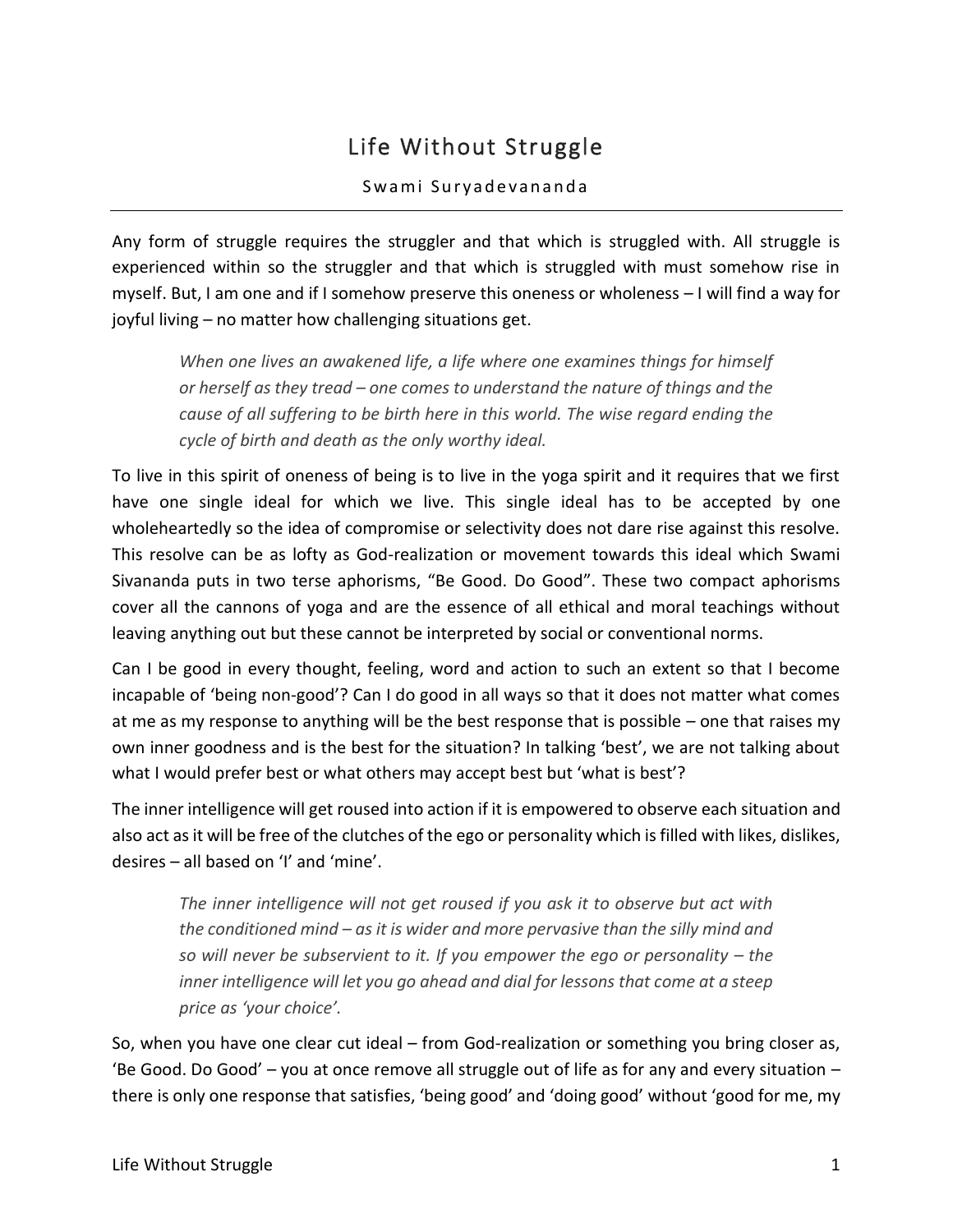people or my interests'. One single ideal gives you one single standard or perspective to respond from and all struggle just dissolves as struggle requires choice for conflict, "I must do in this way but I would rather do it that way", or, "I must do this but I would rather do that". The first part of no choice in 'how things are done' is quite clear. The second part of 'what needs to be done', versus 'what I would like to do', will also dissolve as you would just not do what does not satisfy, 'being good and doing good' – and, there would only be one single course of action.

But, you may say, "What about consequences?" What about them? The consequences of compromising your innate goodness and acting in a way that is the best way possible are a worse consequence than a little less in quantity of things like money, power, fame, recognition and the sort. Why do we never concern with the consequence of what loss to 'being' or to our innermost self by a degradation of quality of being?

*Each time you compromise quality of being – you degrade qualitatively yourself and no amount of quantity in any form can replace, compensate or restore the balance.* 

You may feel that this high bar may compromise your duties like taking care of your family etc., but, all things will be taken care of better as quality always trumps quantity. Think about it  $$ peace, contentment, satisfaction, happiness and joy are not quantities – they are qualities. Improving quality of life happens when you improve the quality of the one living life or the 'liver'. If quantity led to quality – all who have more would be immensely peaceful, happy and fully satisfied but we know that this is far from how things are.

A clear ideal is an ideal that lived by naturally – without struggle or selective application. This ideal should seat deep in the core of one's being so it is not only why we do things but why we live in the first place – the reason for our existence. They say the cycle of samsara or birth and death is rooted in karma and the cause of karma is ignorance of the true nature of things. The only remedy to breaking this cycle has to be right understanding which is the existing unity as the truth of things which must be embedded at least as deep as ignorance's promptings are with the courage to disregard them and empower wisdom instead.

It is essential to have and wholeheartedly adopt without selectiveness a higher ideal and have this as a resolve, "From this very moment on, I will be good in the best way I know how, without selectivity or concern of consequence and I will do good in all ways starting with what and how I think and feel to every way I communicate and in my actions".

All burdens, concerns and struggle will at once be lifted off your shoulders instantly as you have just given yourself a new standard operating procedure that this resolve is what is going to act in your life. The road will be bumpy at first and it may seem difficult at first but everything is difficult at first because of our own lack of wholeheartedness.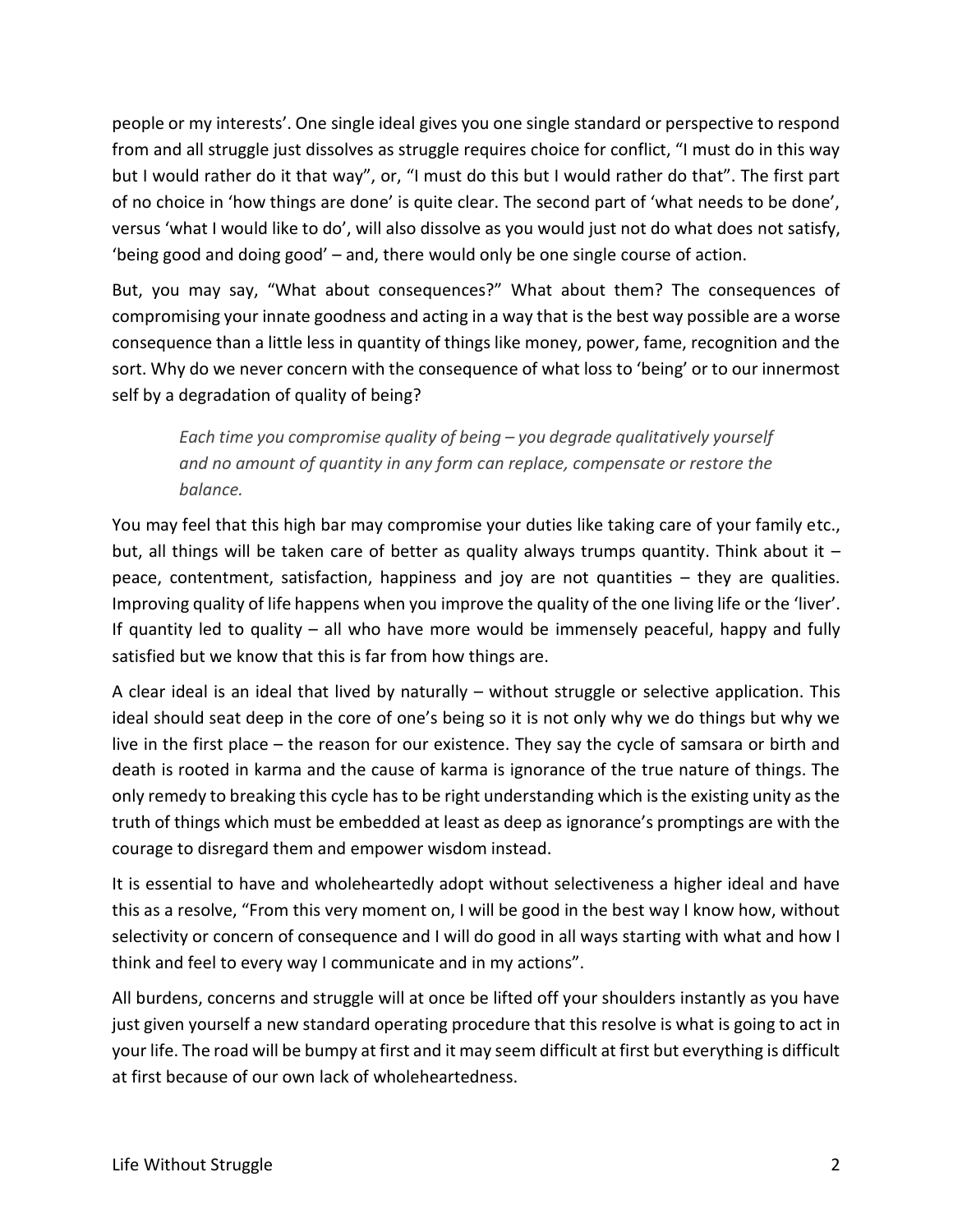When you examine what your own difficulties are sincerely, you will see that they are your own resistance to things as they are. It is difficult to see this because we are so conditioned to believe that others – people, conditions and things – have much to do with our difficulties. Find out for yourself and you will see through them as they will not stand up to reason and will boil down to these: 'I don't want to do this' whose only justification is 'It is not my way' or 'I just don't like it'.

Instead of difficulty or problem solving every day – today this, tomorrow that and who knows what will appear on the mind's radar the day after tomorrow – isn't it perhaps easier to first check, then weaken and finally get rid of whatever is experiencing the difficulty or problem. It cannot be you as you are aware that there is some inner grinding or resistance that wants to take issue with someone, some condition or something. If you are aware of some grinding within, you cannot be the grinder. Habit has become strong enough because of the importance we ourselves have given it and now, it seems to want to function as a 'duplicate I' or a 'redundant I' – if this bundle of habits called the ego, personality or 'little I' has not already taken over, it is working on it. The good news is that it can be stopped at any stage though the inner strength needed to break its grip increases when left unchecked longer.

Unless the danger is not seen within, caused by our own selves – a solution is very difficult at best. If the danger of habitual living is not clearly seen, all solutions will be cosmetic at best and will not endure. The clarity with which you see the danger is itself the inner strength needed to check conditioning.

We must very clearly, each for oneself that all struggle, difficulties, problems and the weight in our lives is not caused by anyone else or anything else  $-$  it is the reaction of the ego or habit to things just as they are. We know this because when everything is going well with you, you are able to absorb little difficulties in stride but when there have already been a few close encounters and say we are not feeling at the top of our game – the blame game suggests targets.

But, seeing things clearly, just as they are and being aware of the inner grinding or dissatisfaction is half of the equation – a better response must be in the heart so it can flow our effortlessly and say, "I will respond this way – the way of my resolve". Initially, you may have to say, "Not that way – this way". Soon, unhealthy choices will weaken by disuse though you will still be aware of their promptings and you will just be able to act in better ways – on the strength of your resolve.

When you see yourself responding in better ways, the things you felt were struggle earlier will no longer seem so as when you respond to situations in healthier and more wholesome ways – the responses spring from your inner goodness and are at once experienced as goodness as well. How can any action that springs from your innate goodness have a negative experience? When you truly do a good deed – you feel good at once – not later but at the moment of doing – whether it is appreciated or not.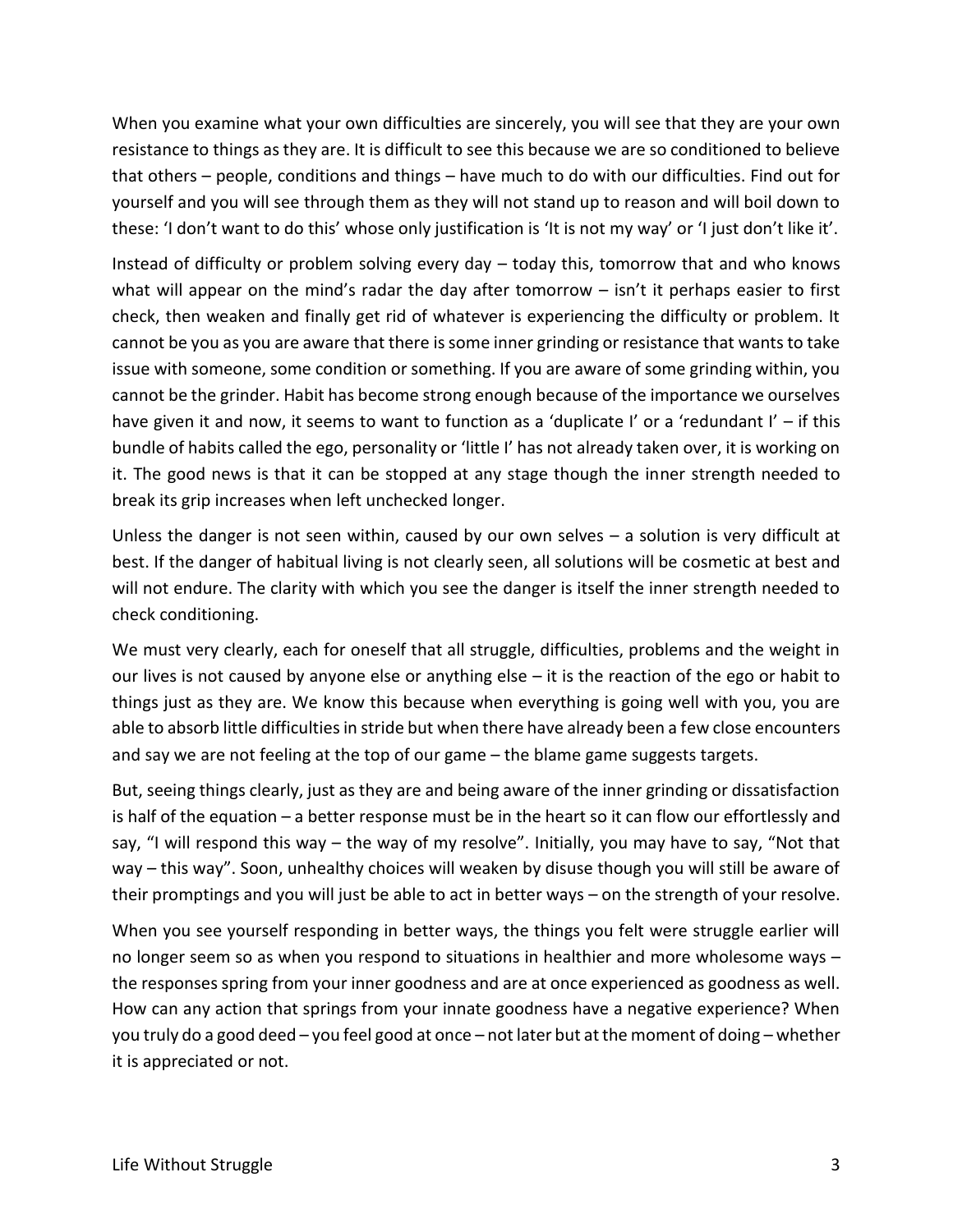All of nature knows this secret and so there is no struggle or sorrow amidst any of its family. The tree exerts to be the best tree it can be in spite of any condition that may come and just look at them – they are always swaying and joyful. The little squirrel runs about to gather its food and some days it may have to work hard and get very less but nonetheless, it does not stress out as we do when less comes because it knows the art of making the very act of finding food as play.

Sit for a while in nature and observe these things. We are very much a part of nature's family and can find the way to be natural, joyful and struggle free if we only let go of our self-assertive ways, preferences and insistences.

Everything changes – let it and if a response is needed, let the strength of your resolve to be good keep the boat steady so that doing good or the best way to maintain inner goodness while responding is seen. Then, just do it and let go as what was in front of you will flow away on its own as newer situations present themselves. The old carts itself off – no need to push it away and it is foolishness to cling on to it as firstly, we will be dragged with it and secondly, we will miss the new that is already here – just now.

Having a clearly defined ideal empowered as a resolve, restores harmony in the mind, eliminates all inner struggles and results in a better state of overall well-being. Let us now bring thoughts together in a practical way.

### What is Struggle?

Struggle is being at the crossroads of wanting to go one way while there seems to be some sort of pressure or pull to go another way. Why should this happen at all? Let us look at struggle from a broader perspective than merely choices, likes, dislikes or personal preferences.

Is it not possible to have one ideal or goal of life that can guide all action in all the different aspects of our own life? How we see all of life, is called our vision of life and this does not have to change with what is seen. We are one person, the same one person and if this one person can have one single focus or way of seeing life – it should reduce to eliminate all struggle as not matter what the situation.

If we do not have one single ideal that guides all action – we will experience confusion, struggle and inner conflict as different priorities which lead to different ways of looking at things is what observes different conditions. But, if we have a single ideal, one focus – then what does it matter if the situation is this way or that – we can simply do the very best we can in line with that ideal and be free of struggle.

We may not be able to change things but we can change – return to our original simplicity of oneness within first and then find a way to through action – be one with all things by not acting outside each situation.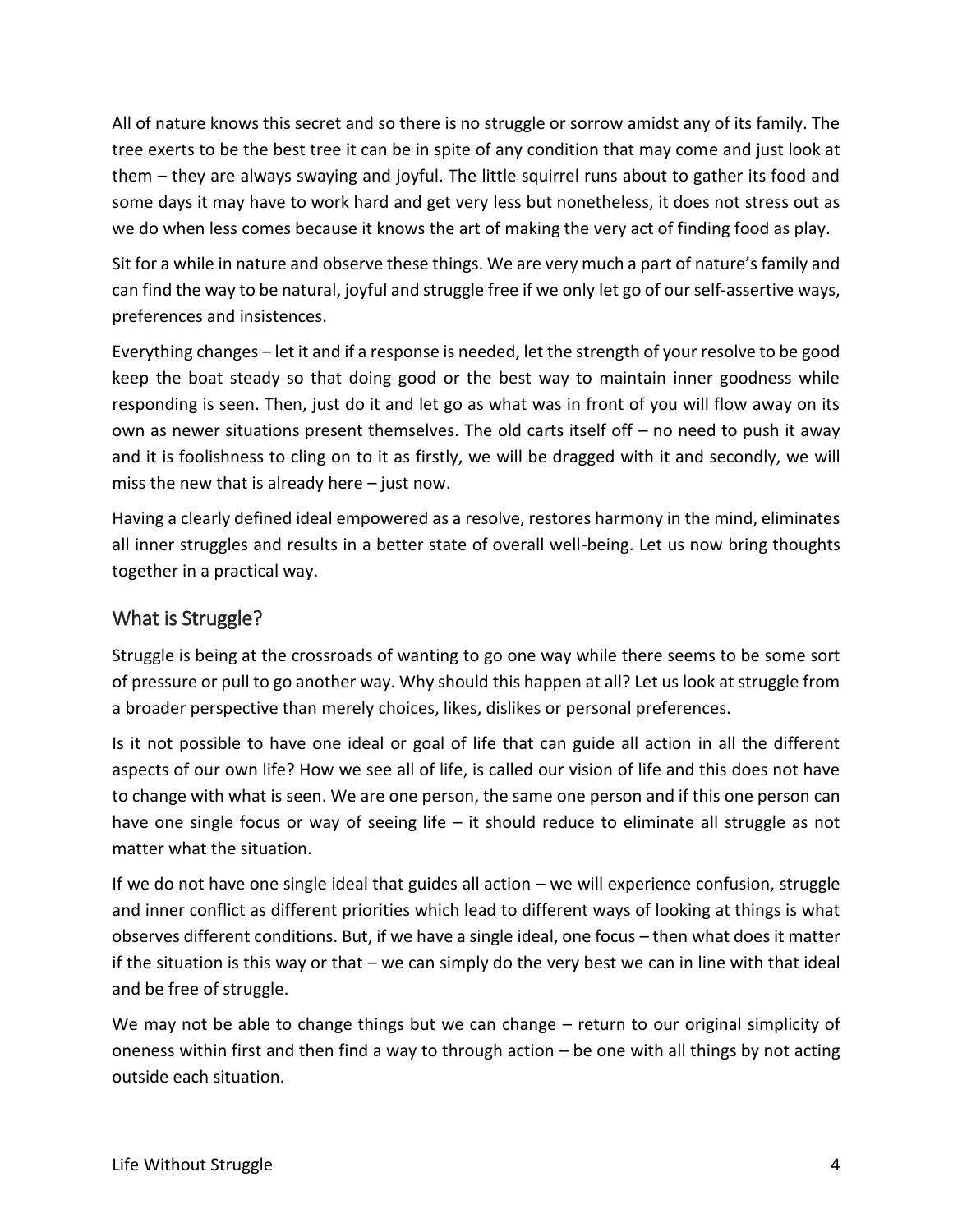# All Action has the Same Value

The different aspects of our life like family, work and recreation are not as different as we may think they are – they are just different fields of activity. This may seem odd at first but let's go deeper. What is the purpose of any and all activity when you really get down to it?

You may feel that I need to work to eat or feed my family but if this is so – it makes unethical means even if it is not considered 'illegal' – justifiable if they provide more as then you could probably provide better. At this crossroads, there will be a grinding of conscience or our inner sense of right and wrong versus the feeling or quality which will come if we are able to increase quantity. Quantity can never out-balance quality – they are on different frequencies.

Those who walk the way of righteousness or goodness know that this precious gem called goodness has its own value and it is goodness that gives value to all else. Do not mistake righteousness with merely following the law, procedures or social norms. For example: the traffic law in one area may state, 'No Stopping' – but, if you see someone on the side of the road, desperately in need of help – would you stop or use the convenient and flimsy justification of 'following the law' and nonchalantly drive on by? You can stretch this across all action – just because something is legal or 'not considered illegal' does not make it right. To use justification such as: what is legal, not considered illegal, social acceptable and what others are doing as a yardstick for one's own decision will lead to inner degradation though perfectly acceptable and even laudable in society.

### Goodness has its Own Value

Righteousness or goodness is much more than following the law, procedures, norms and such. We are not talking about disregarding or violating secular laws but to remember that there are higher laws that cannot be ignored as it is these laws that give our very life purpose.

We did not ask to come here but we are here and we may not ask for many situations that come but they will. The good news is that though we are here  $-$  this is a rare opportunity to free ourselves of this cycle of birth and death called samsara. Today, we will not get deeper into samsara but rather, look at 'being good and doing good' from a practical sense.

### On Being Good

'Being good' is not as easy as it sounds as it involves the abandonment of all that is contrary. It does not have to take time but it usually does only because we are not able to renounce all that is non-good for many reasons – two of the main reasons are: weakness of resolve and strength of habit, and, our direct understanding of what is non-good is still evolving.

Rather than look at renouncing 'non-good' – we can take the plunge into 'being good' very sincerely. It does not matter what the understanding is and if we slip up as each slip will broaden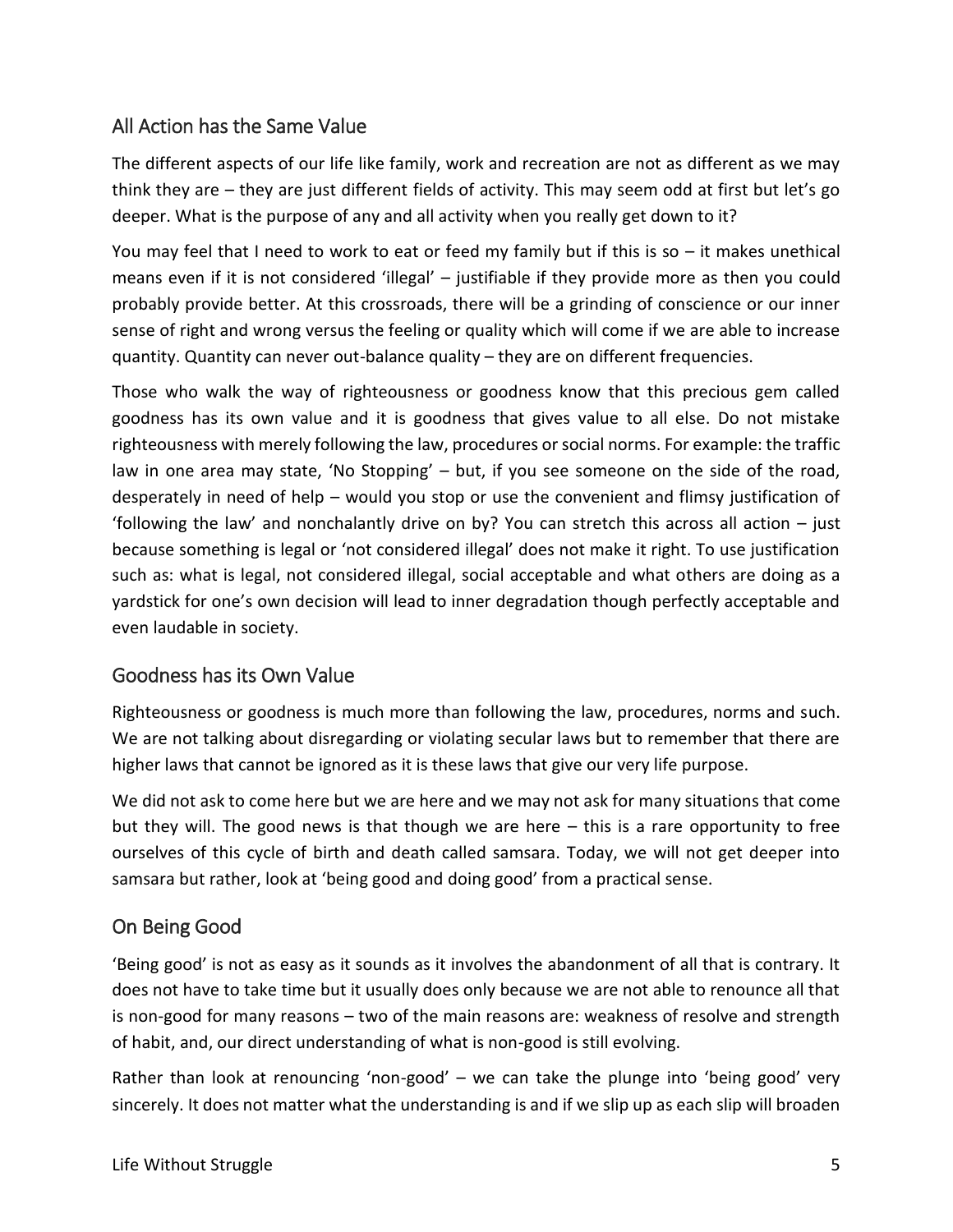the understanding, increase humility and love for God as we see our weaknesses and ask God for inner spiritual strength to overcome them. How can you fail when you make a firm resolve and try your very best each day to live up to it? Each fall will give you more and polish the mind and heart cleaner.

*A sincere and wholehearted resolve is essential and requisite to eliminate struggle as with it, we are not struggling to let go and all struggle is in letting go. Instead, with a firm resolve, we are looking at attaining and what must be let go is let go without struggle as the sights are on the positive – on attaining and in attainment – there is always gain.* 

## On Doing Good

Let us focus on 'doing good' in a very practical sense. Doing good is doing or action that is in accordance with the truth of things which is unity, oneness and non-separation. For this, there cannot be specific rules for what we call secular action and different rules for other action. What we call secular is just that – something we call or a way of seeing things – let us rise above all notions and take the broadest view.

First rule of doing good: Is it possible to act in such a way so that our actions or responses to life do not stem from notions, habits or what is called conditioning but rather, from real situations as they happen? This is doing what needs to be done rather than what 'I would like to do' or 'what is in my best interests'. This way of action will not strengthen the sense of agency or ego and the source of all problems and pain – both to ourselves and others.

Second rule of doing good: Is it possible to act without concern or expectation for the fruits of action and this includes appreciation for anything done? If the carrot and stick drive our actions (and they can be golden ones), we are slaves to something and not free. Can we do everything that needs to be done (first rule) without concern or expectation of results in any way – just because it needs to be done?

When you free action from results, you actually become more productive and more comes. Why? Because there is no throttling of effort while doing. What else comes? You weaken the ego and find a way to gain inwardly with each action of wholehearted responses in life, thus, doing more, contributing more and finding immediate satisfaction in doing rather than what comes. This takes out hopes, expectations, frustrations and disappointments as joy is found in action rather than result. Don't worry, results will come – no need to sweat unnecessarily. Sweating or worrying is a habit that you can do without.

Third rule of doing good: Both, while doing or during action and after action – can we keep a balanced state of mind? This can only happen if we follow rule two (above), which is to not be concerned about outcome, result or what comes. The reason we struggle with wholehearted